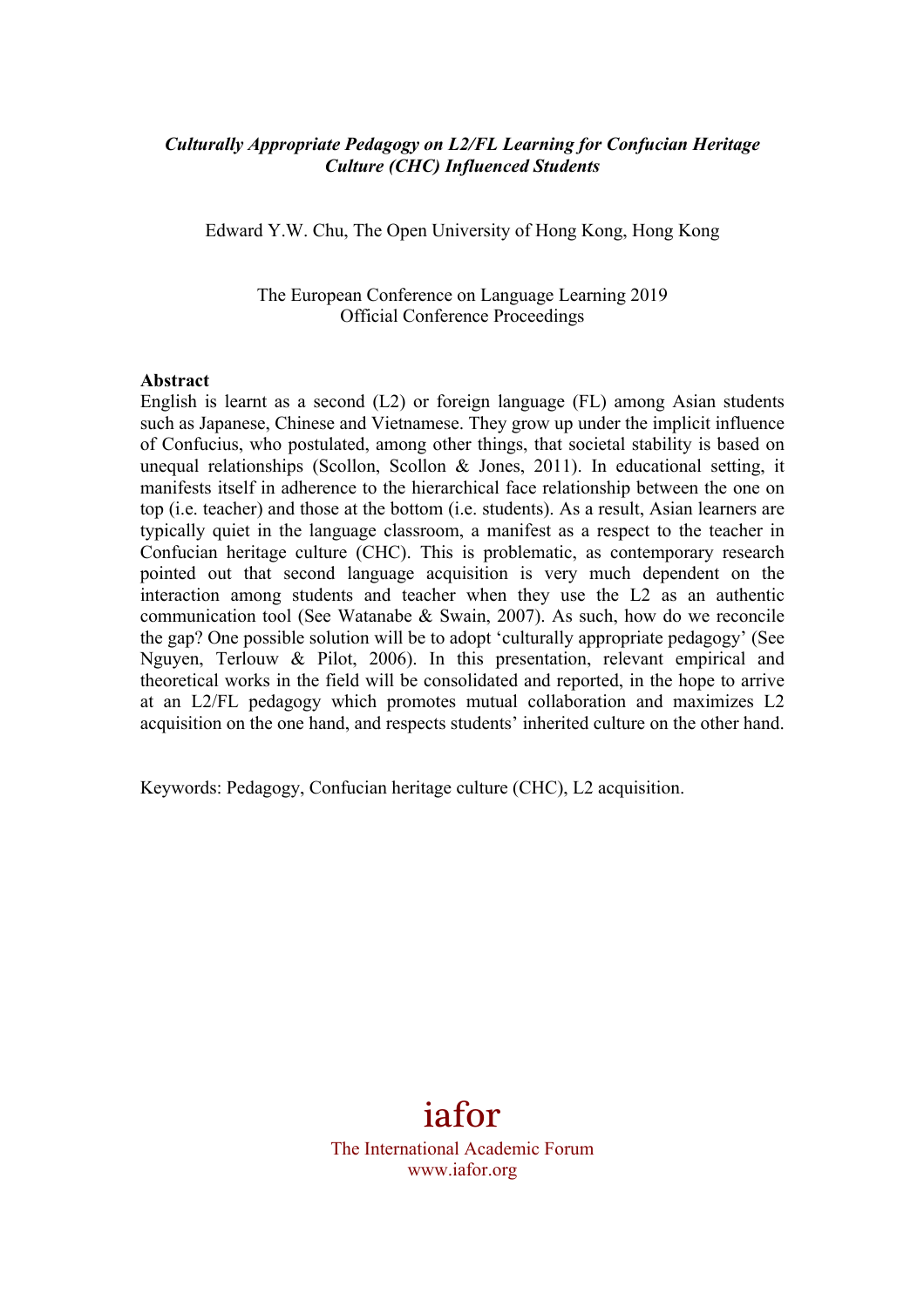## **Introduction**

With the effects of globalization and economic prosperity, keen interest is found for English instruction in Asian countries such as China, Japan, Korea and Vietnam. English is taught as the only or most dominant foreign language (FL) in their regular school systems. Failure to achieve a certain standard in English means difficulty or impossibility to be enrolled in tertiary institutions despite having satisfied all other requirements. As such, English is a major subject in the school curriculum; tutorial classes on English for (non)examination purpose amount to a multi-billion worth business.

Despite the keen interest and continuous investment, there is no evidence showing that Asian students' achievement in English has improved much. With the exception of Singapore (where English is the first and official language) and Malaysia (which is a former British colony), only moderate proficiency is found in South Korea and Vietnam, and low proficiency is reported for the majority of Asian countries such as China, Taiwan and Japan (EF, 2018). It is noteworthy pointing out that all those Asian countries mentioned share what is called Confucian heritage culture (CHC), whose population amounts to approximately 1.7 billion<sup>1</sup>.

While achievement in L2/FL depends on many factors, such as student motivation, quality of instruction, length and manner of exposure to the target language, cultural factor may also be one which promotes or hinders L2 achievement, especially when national performance is concerned. In works describing what typical CHC English classrooms are like, the following are frequently mentioned:

- Teacher-centred interaction is the norm
- Students are reluctant to join classroom discussion and oral work
- Praise and encouragement are rather unusual

(Summarised from Barron, 2007; Carless, 2011; Robertson, Line, Jones and Thomas, 2000)

While it can be inaccurate to generalize the effect of Confucianism in education, especially in the era of globalization where many Western thoughts and practice were incorporated in the way of lives in Asia, the thumbnail depiction nevertheless shed light of the possible root to some cultural phenomena constantly observed and reported in academia. It is also noteworthy pointing out that those classroom behaviours are rather different from what one would have expected observing in typical Western classrooms.

In an attempt to explain those unique classroom practices, this paper will first locate the root which may have influenced the way teaching and learning is conducted in CHC classrooms. With reference to the literature in second language acquisition, the paper then delineates the possible shortcomings of the stereotypical behaviours observed in CHC classrooms in language learning. Some recommendations about English instruction in CHC classrooms will be given at the end based on the theoretical and empirical studies in the field, in the hope to maximize the effectiveness of language learning without jeopardizing students' as well as teachers' Confucian heritage culture.

 <sup>1</sup> Source: https://www.worldometers.info/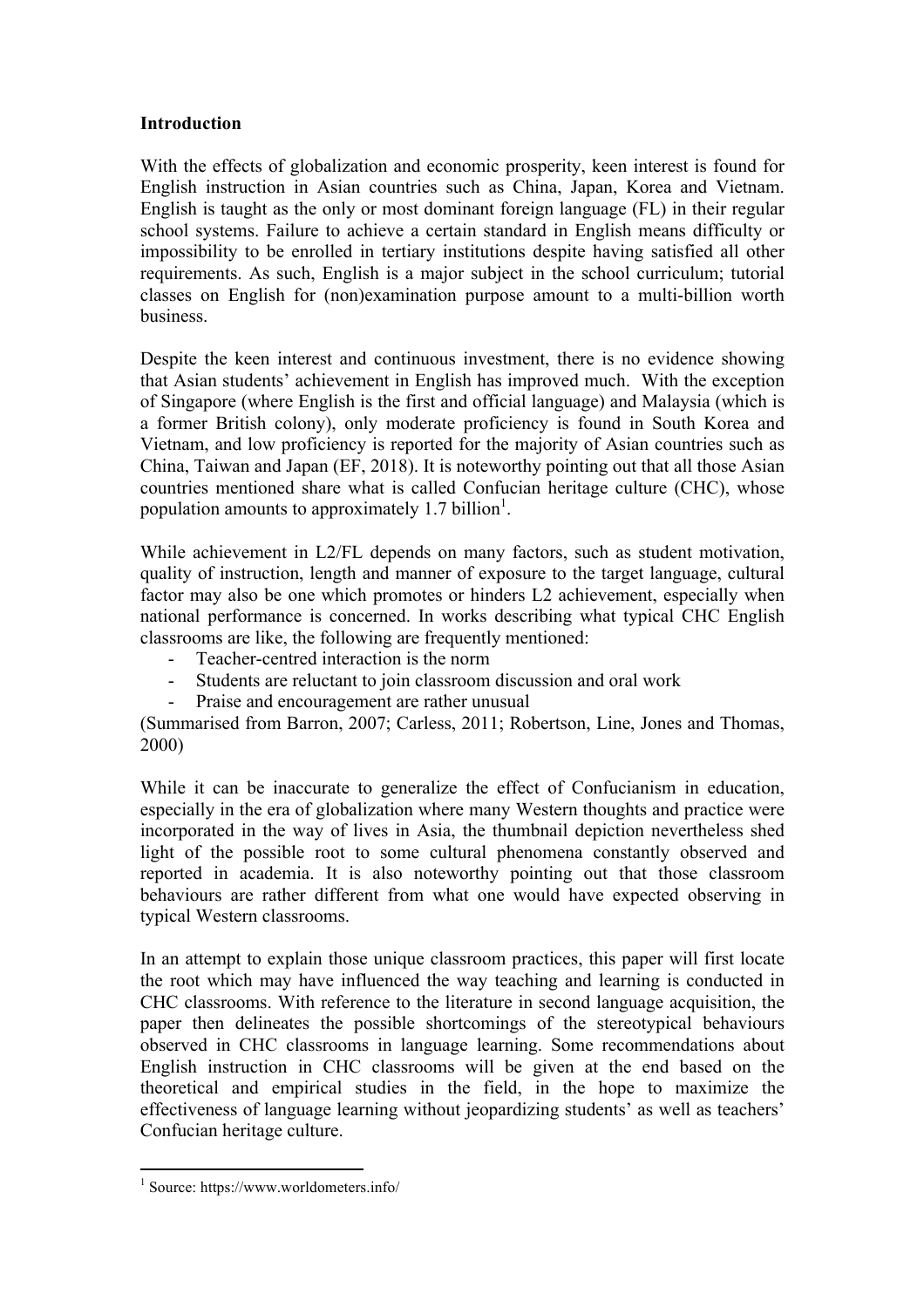## **Possible explanations for the typical behaviours observed in CHC classroom**

As aforementioned, what can be commonly observed in CHC classrooms are teachercentred interaction, students' reluctance in joining oral work and lack of teacher's praise. A few more related observations are worthy of reporting. When there is constant press for more active participation by western teachers in class, CHC students are reported to have suffered from physical and psychological stress (Robertson, Line, Jones and Thomas, 2000). Barron (2007) also reported several observations from his encounter with CHC students as lecturer and program administrator. First, voluntary discussion in the classroom is alien to most CHC students. Second, CHC students display a tendency to rely on only one particular information source in assignments. They also expect to be told exactly what to learn. Barron speculated that this may be due to the conception that knowledge comes from one individual only.

Language barrier is a plausible explanation for the typical behaviours observed in CHC classrooms. When one lacks proficiency in a language, (s)he is naturally reluctant to speak up. This is especially true for CHC students, who are reported to display strong intention to avoid making mistakes so as to avoid losing face (Jin and Cortazzi, 2006). With students' lukewarm participation being the norm, teachercenteredness is the natural consequence. Another possible reason which is applicable to some Asian countries like China is the huge class size. Because of lack of resource, there can be classes with more than 100 students per class at times. Administering classwork involving dense interaction among students and teacher effectively is difficult.

Confucius (551 B.C. to 479 B.C.) is the name that rings loud when it comes to the great thinkers who have immerse impact on the way of lives in East Asia. Among many beliefs he professed, one that bears high relevance to the possible explanation to the phenomena observed in CHC classrooms is his view towards the nature of a stable society. Confucius postulated that societal stability is based on unequal relationships (Scollon, Scollon  $\&$  Jones, 2011). A stable society is one where the older generations assuming the position in the top of the hierarchy, taking the lead and providing guidance to the younger generations who are present in the lower end showing respect and executing the instructions accordingly. To reiterate, a stable society is based on unequal, rather than equal, relationship among its senior and junior members.

One can speculate that Confucius' view of a stable society has been manifested in CHC classrooms as:

- the hierarchical face relationship between the one on top (i.e. teacher) and those at the bottom (i.e. students).
- dominant teacher's talk to provide the guidance
- learners' quietness to show respect to the teacher

Worth-noting here are the different implications of learners' quietness between typical western and CHC classrooms. While learners' quietness may signify learners' introvertedness and/or lack of mastery of the content covered in both the western and CHC classrooms, it can also signify learners' respect to the teacher in CHC classrooms too.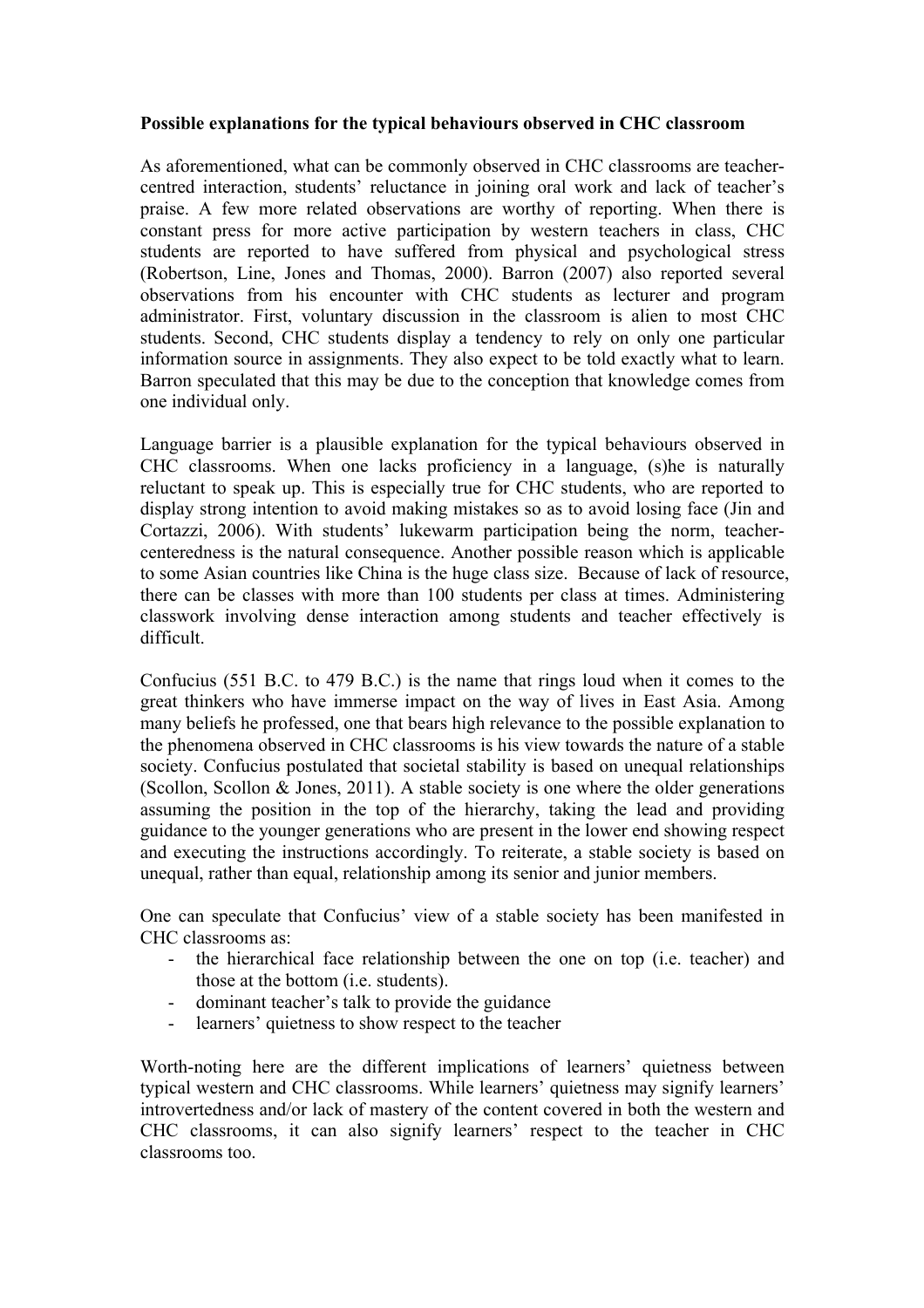The cultural heritage has great influence on the way CHC teachers behave in educational setting as well. Growing under the implicit influence of Confucius culture, it manifests itself in adherence to the hierarchical face relationship between the one on top (i.e. teacher) and those at the bottom (i.e. students). Teacher-centred interaction with the model of authoritative learning is thus the norm. Teachers should possess expert knowledge and be able to answer learners' questions anytime (Jin and Cortazzi, 2006). Scollon, Scollon & Jones (2011) also observed that teachers are assumed of the primary role of transmitting knowledge. Teachers shall maintain strict order in the classroom. Students, on the other hand, should maintain 'deference politeness', a state of being polite but keeping a distance, towards teachers inside and outside school. They would also assume the teacher is most authoritative, corresponding to Barron's observation aforementioned, where knowledge comes from one individual only.

## **Possible conflicts between CHC influenced behaviour and principles of effective L2/FL learning**

Recalling that being quiet can signify respect to the teacher rather than students' introvertedness and/or lack of understanding of the subject, spoken contributions are also generally viewed as demonstrations of ability and achievement rather than tools of learning by CHC students (Yates and Nguyen, 2012). It is noteworthy pointing out, though, that quietness and passiveness may not be necessarily equivalent. Quoting studies in the field of learning approaches, Tran (2013) argued the fact that CHC students consistently score higher on deep learning approaches and lower on surface learning approaches show that while being quiet, they are more reflective than passive. This may also explain why CHC learners excel in academic studies as shown by international tests such as  $PISA<sup>2</sup>$ . Nevertheless, being quiet and deferent in class may be at odds with the effective language learning principles as shown by contemporary literature in the field.

One of the greatest influences in contemporary (language) education originated from Lev Vygotsky, whose socio-cultural theory (1980) inspired ample amount of research and remains a major yardstick with which good or bad practice in the classroom is justified. The crux of the theory states that social interaction is of paramount importance in facilitating cognitive and language development. Such development will become faster if there is the presence of interlocutors (called 'More knowledgeable others', or M.K.O.) possessing mastery knowledge in the target content or language actively participating in the interaction. In other words, it is the interlocutors in the external environment such as peers and teachers who play major roles in the educational process and are mutually influential. When this condition is met, students will be able to reach Zone of Proximal Development (ZPD), which is a stage beyond their present capability. Vygotsky's views nowadays extend beyond classroom practice and academic paper. The growing popularity of Learning Commons, interactive learning space found within the traditionally static libraries, is a testimony. Vygotsky is also very different from another of his contemporary Jean Piaget, who attributed human cognitive and language development mainly to internal influences, in which interlocutors do not have much role to play.

<sup>&</sup>lt;sup>2</sup> Source: http://factsmaps.com/pisa-worldwide-ranking-average-score-of-math-science-reading/)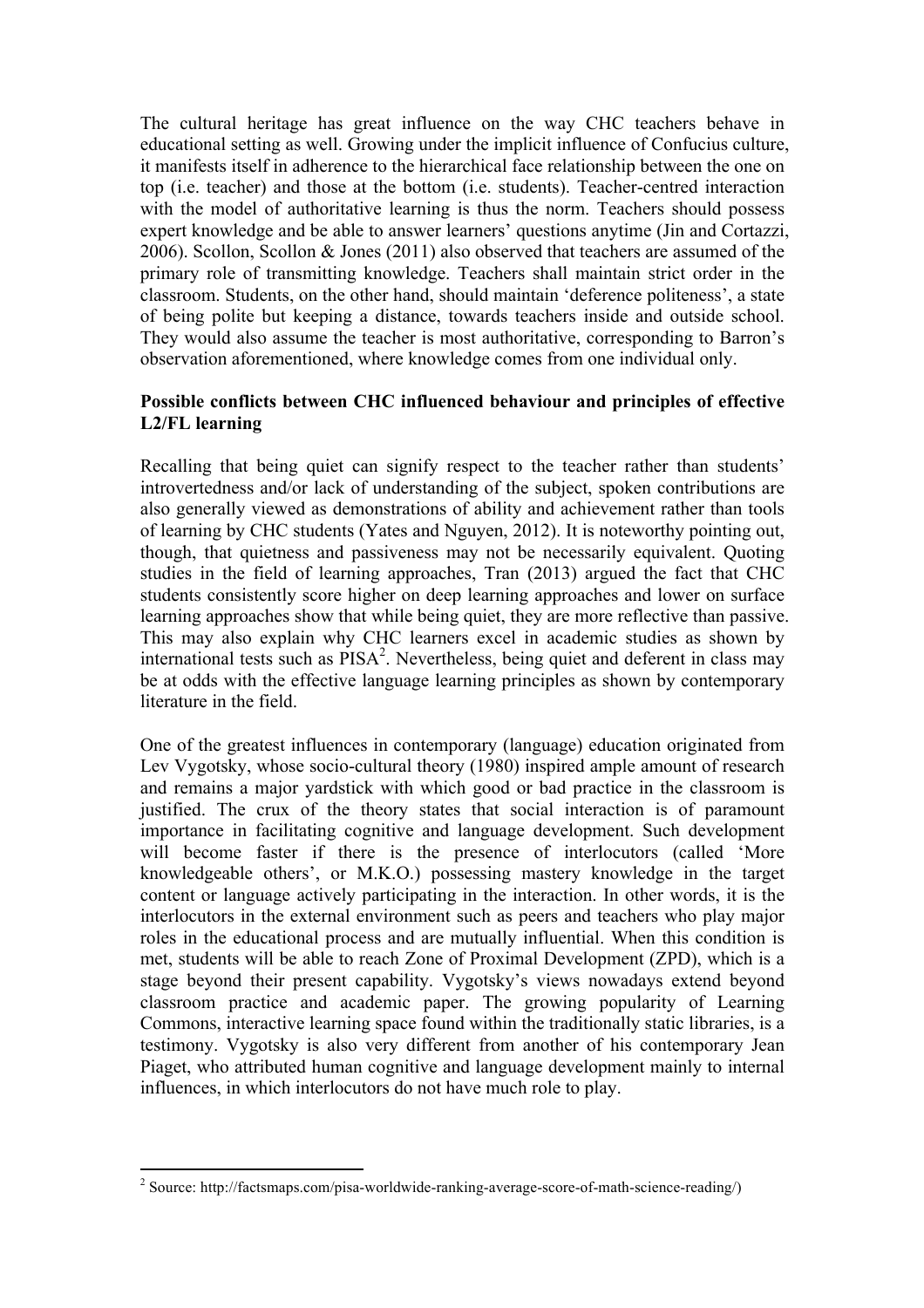With Vygotsky's influence, group or collaborative work becomes an indispensable feature for any L2/FL lesson that is deemed to be good. A great deal amount of speaking in the L2/FL lesson is also considered essential because without which, meaningful interaction among the interlocutors cannot take place. Vygotskian school specifies that teachers cannot assume the center of knowledge all the time; knowledge shall be co-constructed among all interlocutors at least partially in the lesson. Uncertainties are bound to be around at some stages in this discovery approach but shall be treated as normal.

Vygotsky's socio-cultural theory forms one of the major bodies of work in contemporary L2 acquisition (Chu, 2019), and is the inspiration of the well-known 'Interaction Hypothesis' (Long, 1996) and 'The Output Hypothesis' (Swain, 2000). Interaction Hypothesis stipulates that meaningful face-to-face interaction with ample oral and aural skills involved results in effective language acquisition. The absence of which, on the other hand, results in the devoid or at least a conspicuous slow-down of the acquisition process. There are supporting empirical research results (See Rojas-Drummond, Mazón, Littleton & Vélez, 2014; Watanabe and Swain, 2007; Mercer and Sams, 2006). It is worthwhile pointing out that teacher-fronted language lesson is considered ineffective in language acquisition according to this Hypothesis.

The value of verbal interaction in language acquisition is further tested based on the Output Hypothesis. Output produced in collaborative dialogue, where 'speakers are engaged in problem solving and knowledge building' (Swain, 2000:102), serve to alert the learners the distance between their present competence and the target level of competence when recorded. Learners' conscious comparison between the two facilitates their language acquisition. In addition, after being taught metacognitive strategies (e.g. planning and evaluating), students were found to perform better in post-test in speaking (Swain & Lapkin, 1998; Swain, 1997). The principles of the Output Hypothesis were replicated in empirical studies with similar results (See Shehadeh, 2003; Izumi, Bigelow, Fujiwara, & Fearnow, 1999).

The prevailing emphasis on oral interaction in contemporary L2/FL education on one hand, and the typical practice found in CHC classroom aforementioned on the other, are clearly at odds. The following section will focus on finding ways to reconcile the gap.

#### **In search for a CHC compliant method for L2/FL learning**

The ultimate goal is to find ways for teachers to promote meaningful interaction for L2/FL learning in CHC classrooms amid the cultural constraints.

Richards and Rodgers (2014) created a framework for analysing and comparing different contemporary approaches and methods of language teaching, which is reproduced as follows: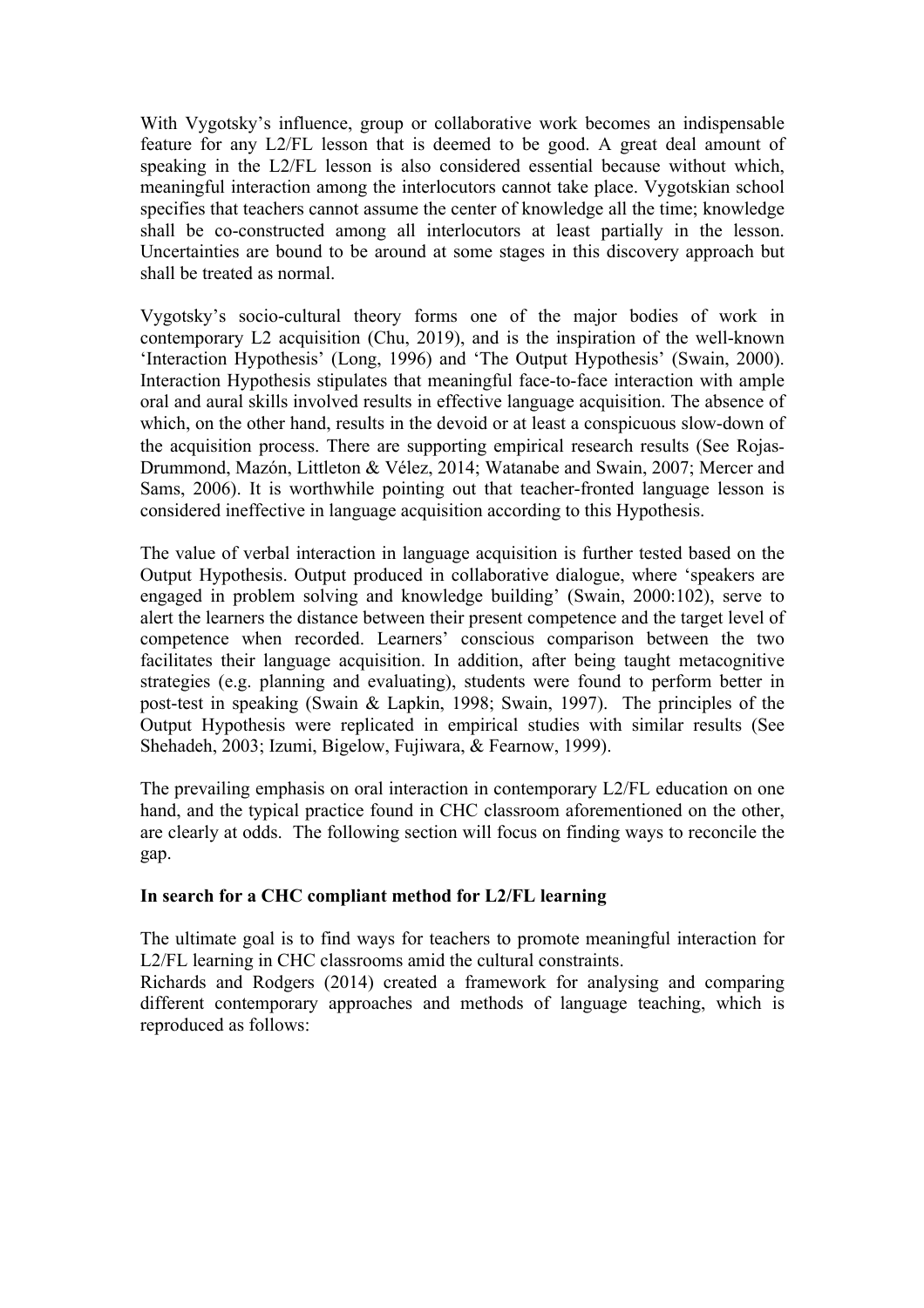

Figure 1: Summary of elements and sub-elements that constitute a method

Among the three major elements and their corresponding sub-elements, three subelements under the element 'design' are felt particularly relevant with regard to the search of CHC compliant pedagogy. They are 'Types of learning and teaching activities', 'Learner roles' and 'Teacher roles'. Altogether five recommendations will be given for minimising the cultural impact in L2/FL learning in CHC classroom. Relevant theoretical and empirical evidence will be quoted for support.

#### **I) Types of Learning & Teaching Activities**

The first three recommendations fall under the sub-element of 'Types of learning & teaching activities'.

**1. It is preferable for teachers to give structured tasks which have clear objectives and bear lower uncertainty, at least in the initial stage.**

CHC learners were found to display strong avoidance of ambiguity in matters related to education (Hofstede & Hofstede, 2005). In the surveys administered by Nguyen, Terlouw & Pilot (2006), it was also found that open-ended discussions or vague group tasks bearing fuzziness and potential confusion easily causes anxiety among CHC learners. Having said this, it is worth recalling that uncertainties, at least at some points, are part and parcel of the contemporary Vygotskian discovery approach of language learning. Delaying the more open-ended tasks until learners have passed their initial stages, therefore, is recommended.

**2. It is preferable for teachers to provide some reading and/or writing materials, the text-based 'visuals', when executing oral activities.**

The writing system of many CHC countries is ideographic (e.g. Chinese and Vietnamese) rather than phonetic (e.g. English). CHC learners habitually base things on reading and writing (Carless, 2007 & 2011). Lack of visuals can cause anxiety among them easily (Nguyen, Terlouw & Pilot, 2006). This does not mean that oral tasks which involve plentiful amount of interaction cannot be assigned.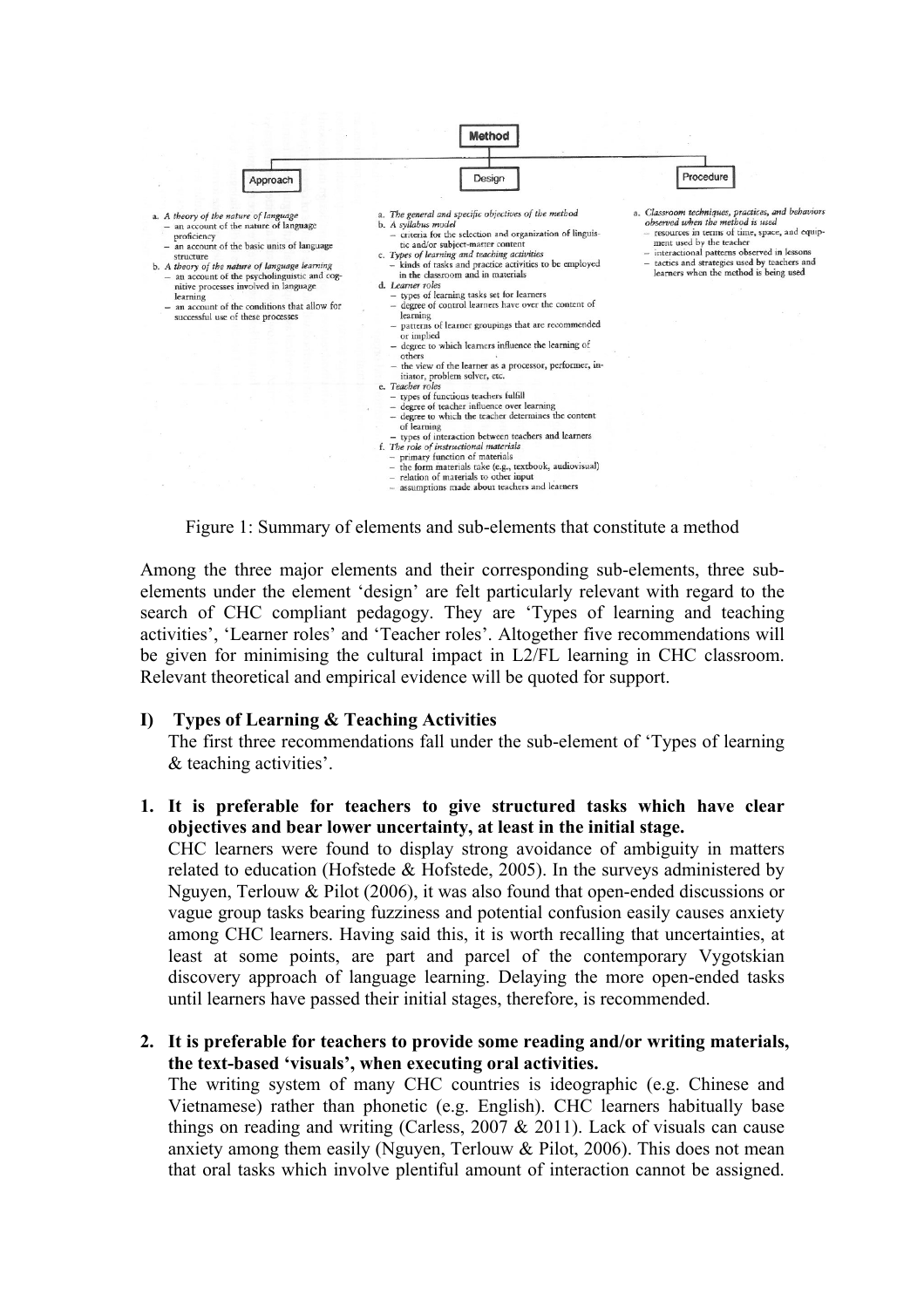Rather, a teacher can strategically provide some input which is text-based, so that a corresponding oral task may stand a better chance to be successfully completed by CHC learners.

## **3. It is preferable for teachers to strike a balance between group and individual works.**

Interviews remain a popular tool in eliciting CHC students' view about the way they prefer in learning. In two separate studies, in-depth interviews were administered to two different groups of students. The first study involves CHC learners in an Australian university (Wong, 2004). CHC learners there were revealed to prefer to work individually rather than in groups. Being able to have full control of the final product was specified as the main reason. The second study involves Korean students studying in US high schools. Similar results were found, where students (especially the ones with fewer years of residency there) were reported to display negative preferences for cooperative learning and positive preference for individual works (Park, 2002). Teachers may wish to take note of this preference among CHC learners, as there are studies showing that ethnic minorities' academic achievement can improve when the mode of work matches with their preferences influenced by culture (Kagan, 1986).

## **II) Learner and Teacher roles**

The last two recommendations fall under the sub-elements of 'Learner roles' and 'Teacher roles'.

# **4. Hierarchy, with a group leader nominated by members directly or indirectly, shall be present in groups.**

After interviewing 181 students in Vietnam, Nguyen et al (2009) reported that the presence of a group leader within the group is the most desirable mode of working in groups. Their observations in class also confirmed that such mode resulted in more effective discussion among all interlocutors. This is contrary to ordinary arrangement in oral or discussion tasks where members usually share equal workload and status. The possible reason may be that hierarchy is commonplace in CHC societies. As the proverb in Vietnam and Chinese goes, 'a group without a leader is like a snake without a head'. As for how the group leader gets selected, Nguyen et al (ibid) reported that the one perceived to be more competent would usually be signalled by other group members using body language and eye contact. Teacher may facilitate the selection should there be difficulty in some groups.

## **5. It is preferable that the teacher makes explicit the nature of the oral tasks and regulate them along the way.**

As discussed, the conception that knowledge comes from one individual is rather common among CHC students (Barron, 2008). Teacher can take a pro-active role in informing students the requirement of the oral tasks, which are often studentrather than teacher-driven. Efforts are needed in persuading students that speaking, apart from an act of showing off, can actually be a tool for learning. Teacher can monitor along the way and serve as the facilitator to ensure contributions are on-task and accessible. With this, students will be more at ease while engaging in their own learning in groups (See Robertson et al, 2000; Yates & Nguyen, 2012).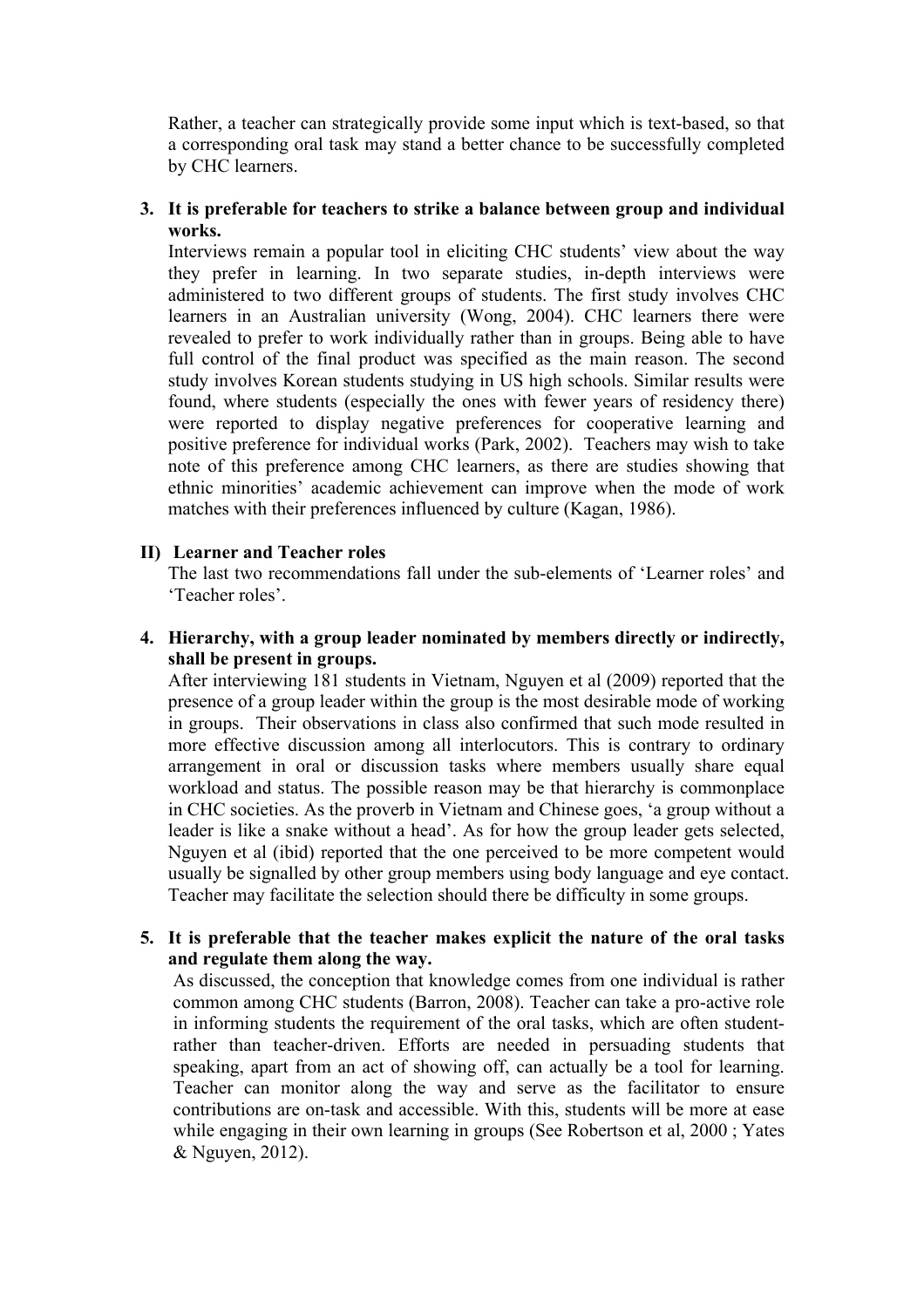## **Conclusion**

Teachers teaching in CHC classroom are constantly facing the dilemma between teaching under the influence of cultural practice which favours salience on the one hand, and the need to actively involve students in interactive oral activities to help them reap positive educational benefits on another. With a greater understanding of how the cultural practice came about, teachers may be able to devise more informed teaching strategies suitable to their learners' needs. The ultimate goal is that despite the cultural constraints, CHC students in FL/L2 classrooms would be more voluble with the recommendations in place, so that they can truly reap the benefits of interaction in mental development and language learning.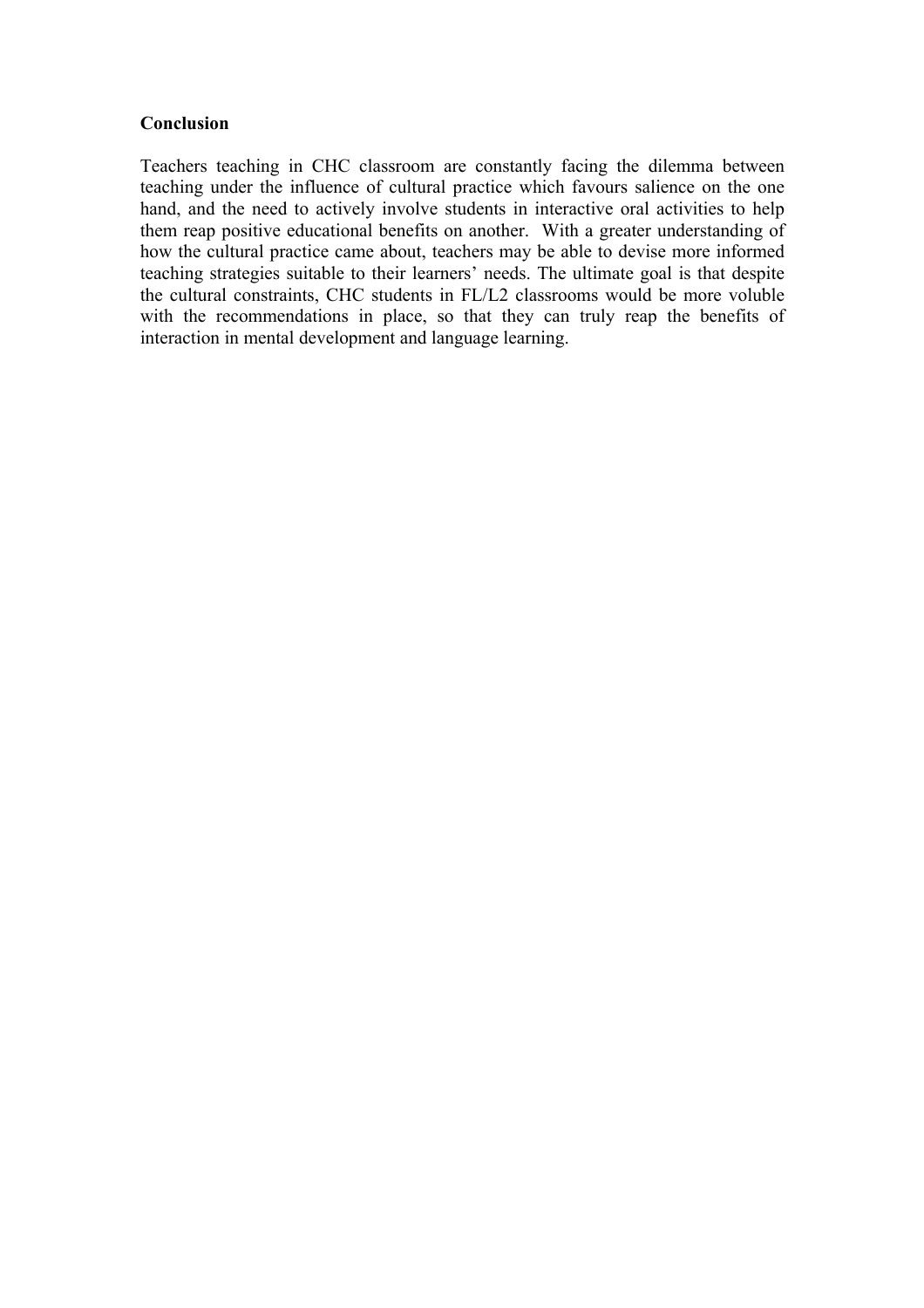#### **References**

Barron, P. (2007). Learning issues and learning problems of Confucian heritage culture students studying hospitality and tourism management in Australia. *Journal of teaching in travel & tourism*, 6(4), 1-17.

Carless, D. (2011). From testing to productive student learning: Implementing formative assessment in Confucian-heritage settings. Routledge.

Carless, D. (2007). The suitability of task-based approaches for secondary schools: Perspectives from Hong Kong. *System*, 35(4), 595-608.

Chu, E. Y. (2019). What is effective second language exposure and how does it relate to content-based instruction and language across the curriculum?. *Journal of Second Language Studies*, 2(1), 93-118.

EF (2018). English Proficiency Index. < https://www.ef.com/ca/epi/> (21 August 2019).

Hofstede, G. and Hofstede, G.J. 2005. Culture and organizations: Software of the mind, 2nd ed, New York: McGraw-Hill.

Izumi, S., Bigelow, M., Fujiwara, M., & Fearnow, S. (1999). Testing the output hypothesis: Effects of output on noticing and second language acquisition. *Studies in second language acquisition*, *21*(3), 421-452.

Jin, L., & Cortazzi, M. (2006). Changing practices in Chinese cultures of learning. *Language, Culture and Curriculum*, 19(1), 5-20.

Kagan, S. (1986). Cooperative learning and sociocultural factors in schooling. In Cortes, C. E. (Ed.), *Beyond Language: Social and Cultural Factors in Schooling Language Minority Students* (pp.231-298). Evaluation, Dissemination & Assessment Center, 5151 State University Drive, Los Angeles, CA 90032, 231-298

Long, M. (1996). The role of the linguistic environment in second language acquisition. In W. Ritchie & T. Bhatia (Eds.), *Handbook of second language acquisition* (pp. 413–468). San Diego: Academic Press.

Mercer, N., & Sams, C. (2006). Teaching children how to use language to solve maths problems. *Language and Education, 20*(6), 507-528.

Nguyen, P. M., Elliott, J. G., Terlouw, C., & Pilot, A. (2009). Neocolonialism in education: Cooperative learning in an Asian context. *Comparative education*, *45*(1), 109-130.

Nguyen, P. M., Terlouw, C., & Pilot, A. (2006). Culturally appropriate pedagogy: the case of group learning in a Confucian Heritage Culture context. *Intercultural Education*, 17(1), 1-19.